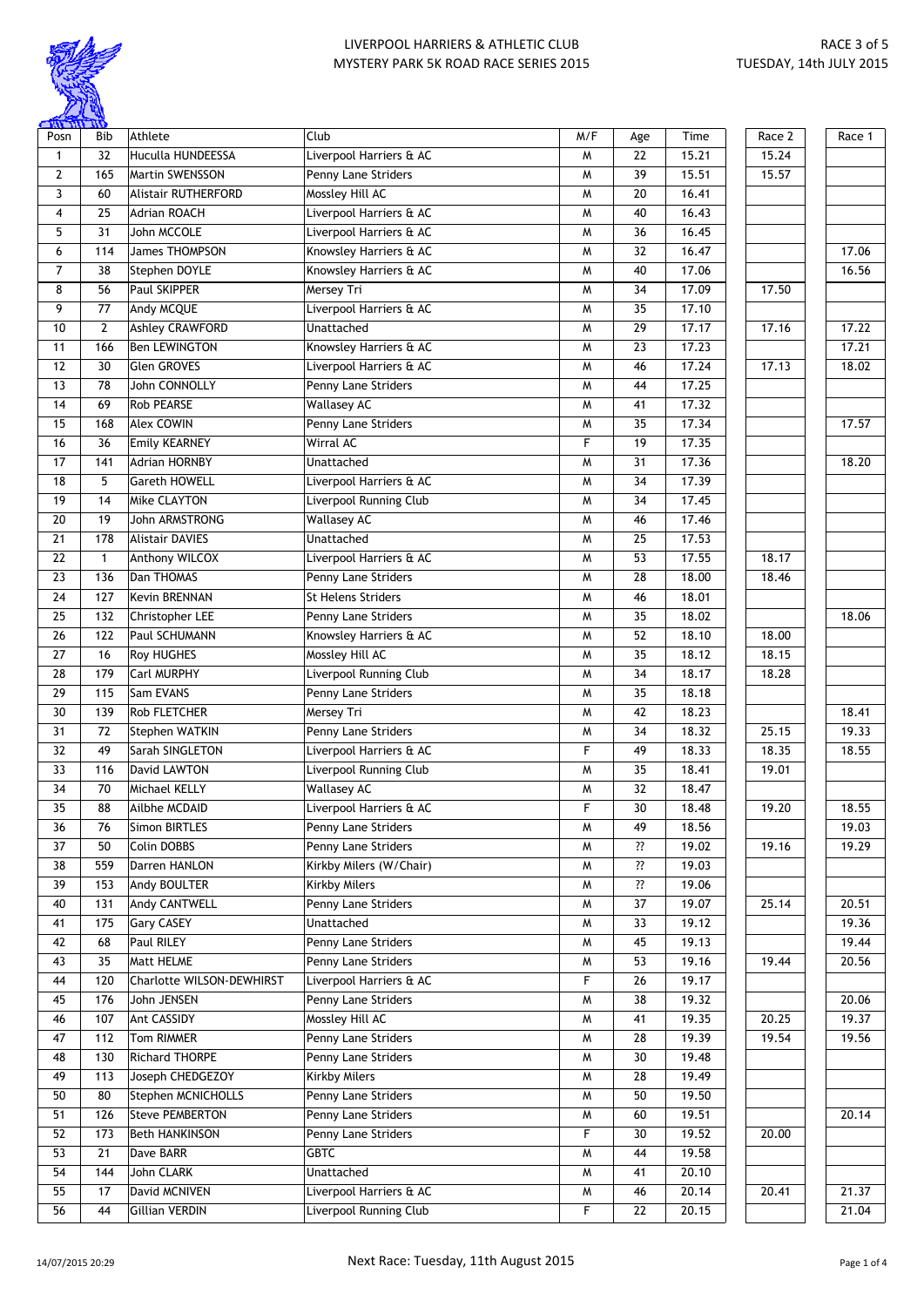

| $\frac{1}{\sqrt{10}}$ |                 |                            |                               |           |                 |                    |        |        |
|-----------------------|-----------------|----------------------------|-------------------------------|-----------|-----------------|--------------------|--------|--------|
| Posn                  | Bib             | Athlete                    | Club                          | M/F       | Age             | Time               | Race 2 | Race 1 |
| 57                    | 8               | Simone CAPPONI             | Penny Lane Striders           | M         | 39              | 20.16              |        | 20.13  |
| 58                    | 81              | Michelle KING              | Penny Lane Striders           | F         | 28              | 20.17              |        | 21.09  |
| 59                    | 109             | <b>Graham CUSHION</b>      | Liverpool Running Club        | M         | 39              | 20.18              | 20.46  | 21.05  |
| 60                    | 117             | <b>Paul DEMORE</b>         | <b>St Helens Striders</b>     | M         | 48              | 20.31              |        | 20.55  |
| 61                    | 110             | Michael O'ROURKE           | Penny Lane Striders           | M         | 31              | 20.41              | 20.56  | 20.37  |
| 62                    | 95              | Paul CLIFF                 | Liverpool Running Club        | M         | 48              | 20.43              | 20.30  | 20.15  |
| 63                    | 79              | Kate MACFARLANE            | Penny Lane Striders           | F         | 28              | 20.44              |        | 20.45  |
| 64                    | 167             | <b>Grant DAVIDSON</b>      | Mersey Tri                    | M         | 42              | 20.46              | 20.58  | 21.32  |
| 65                    | 102             | Andrew CONWAY              | Liverpool Pembroke & Sefton   | M         | 50              | $\overline{20.55}$ |        | 20.58  |
| 66                    | 111             | Lisa CROSBY                | Mossley Hill AC               | F         | 42              | 20.58              |        |        |
| 67                    | 52              | <b>Jo KEELING</b>          | Liverpool Running Club        | F         | 28              | 20.59              | 21.40  | 21.04  |
| 68                    | 97              | <b>Neil BARBER</b>         | <b>Kirkby Milers</b>          | M         | 37              | 21.02              | 21.16  |        |
| 69                    | 39              | Daisy SMITH                | Liverpool Harriers & AC       | F         | 14              | 21.09              |        |        |
| 70                    | 94              | Wayne JOYCE                | St Helens Sutton              | M         | 35              | 21.14              | 21.41  | 21.42  |
| 71                    | 46              | <b>Charlotte RAWCLIFFE</b> | Penny Lane Striders           | F         | 35              | 21.15              | 21.01  |        |
| 72                    | 151             | David MADDERS              | <b>Helsby Runners</b>         | M         | 42              | 21.17              |        |        |
| 73                    | 28              | <b>Andrew GLEN</b>         | Knowsley Harriers & AC        | M         | 52              | 21.18              |        |        |
| 74                    | 82              | <b>George PIERCE</b>       | <b>Liverpool Running Club</b> | M         | 47              | 21.19              | 22.07  | 22.08  |
|                       |                 |                            |                               |           |                 |                    |        |        |
| 75                    | 118             | Colin SEFTON               | Mossley Hill AC               | M         | 55              | 21.20              |        |        |
| 76                    | 87              | Lee ROGER                  | Mersey Tri                    | M         | 44              | 21.21              |        |        |
| 77                    | 160             | David NAVIS                | <b>St Helens Striders</b>     | M         | 25              | 21.24              |        |        |
| 78                    | 10              | Darron UNSWORTH            | <b>Kirkby Milers</b>          | M         | 43              | $\overline{21.26}$ |        |        |
| 79                    | 100             | <b>Trevor ASTELI</b>       | Penny Lane Striders           | M         | 56              | $\overline{21.29}$ |        | 21.38  |
| 80                    | 155             | <b>Steve DIPPLE</b>        | Penny Lane Striders           | M         | 42              | 21.30              |        |        |
| 81                    | 96              | Rachel MASON               | Liverpool Harriers & AC       | F         | 19              | 21.31              | 23.31  |        |
| 82                    | 172             | Alan SPENCER               | Knowsley Harriers & AC        | M         | 55              | 21.32              |        |        |
| 83                    | 142             | <b>Scott BROOKS</b>        | Mersey Tri                    | M         | 52              | 21.33              | 21.54  |        |
| 84                    | 163             | Shane KNOTT                | Penny Lane Striders           | M         | 38              | 21.34              |        |        |
| 85                    | 128             | <b>Greg HOCKING</b>        | Penny Lane Striders           | M         | 43              | 21.35              |        | 22.34  |
| 86                    | 159             | Jeanette FISHER            | <b>St Helens Striders</b>     | F         | 41              | 21.38              |        |        |
| 87                    | $\overline{58}$ | Helen ALEXANDER            | Mersey Tri                    | F         | 34              | $\overline{21.40}$ | 22.01  |        |
| 88                    | 138             | Colin OXLEY                | Liverpool Running Club        | M         | 61              | 21.43              |        | 21.40  |
| 89                    | 152             | Carl YU                    | Liverpool Running Club        | M         | 40              | 21.44              | 21.42  | 22.30  |
| 90                    | 164             | Robert JOHNSON             | Mersey Tri                    | M         | 52              | 21.47              | 22.02  | 22.15  |
| $\overline{91}$       | 9               | Terry NOON                 | Knowsley Harriers & AC        | ${\sf M}$ | $\overline{35}$ | 21.50              | 21.55  |        |
| 92                    | 148             | <b>Trish DUDLEY</b>        | Penny Lane Striders           | F         | 26              | 21.50              | 22.13  |        |
| 93                    | 89              | Robbie TRECARICHI          | Southport Waterloo AC         | W         | 40              | 21.55              | 21.35  | 21.41  |
| 94                    | 92              | Stephen OWENS              | Unattached                    | M         | 36              | 22.01              | 22.02  |        |
| 95                    | 63              | Keith BOARDMAN             | Northern Vets AC              | M         | 56              | 22.03              |        |        |
| 96                    | 24              | <b>Neil RAINE</b>          | Liverpool Harriers & AC       | M         | 49              | 22.05              |        |        |
| 97                    | 84              | Nigel FOO                  | Penny Lane Striders           | M         | 46              | 22.10              | 23.55  |        |
| 98                    | 135             | Shaun MCGRATH              | Unattached                    | M         | 20              | 22.13              |        |        |
| 99                    | 57              | Ashley ABBLEY              | Unattached                    | M         | 31              | 22.19              |        |        |
| 100                   | 4               | Tony GREEN                 | Liverpool Harriers & AC       |           | 58              | 22.20              |        | 21.32  |
|                       |                 |                            |                               | M         |                 |                    |        |        |
| 101                   | 181             | <b>Kieron CARR</b>         | Knowsley Harriers & AC        | M         | 44              | 22.22              | 23.51  | 22.47  |
| 102                   | 67              | David CONNOR               | Mersey Tri                    | M         | 43              | 22.23              |        |        |
| 103                   | 108             | Bev LOWE                   | Liverpool Harriers & AC       | F         | 49              | 22.28              | 22.46  | 22.20  |
| 104                   | 150             | Joe MCGLYNN                | Penny Lane Striders           | M         | 58              | 22.33              | 27.03  | 28.32  |
| 105                   | 27              | Annmarie WILLIAMS          | Penny Lane Striders           | F         | 45              | 22.33              |        | 23.49  |
| 106                   | 161             | Kathryn SHARKEY            | Penny Lane Striders           | F         | 35              | 22.35              |        |        |
| 107                   | 40              | Mark THOMAS                | Penny Lane Striders           | M         | 50              | 22.36              | 22.37  | 22.38  |
| 108                   | 162             | Ken GRAHAM                 | Unattached                    | M         | 60              | 22.37              | 23.11  | 23.36  |
| 109                   | 37              | Dave TOMKINS               | Warrington AC                 | M         | 68              | 22.37              | 22.36  | 22.34  |
| 110                   | 157             | John GUY                   | Penny Lane Striders           | W         | 39              | 22.39              |        | 22.27  |
| 111                   | 147             | Lucie MICHAELSON           | Penny Lane Striders           | F         | 32              | 22.40              | 21.49  |        |
| 112                   | 13              | Karen DALBY                | Mersey Tri                    | F         | 52              | 22.41              | 22.59  | 23.04  |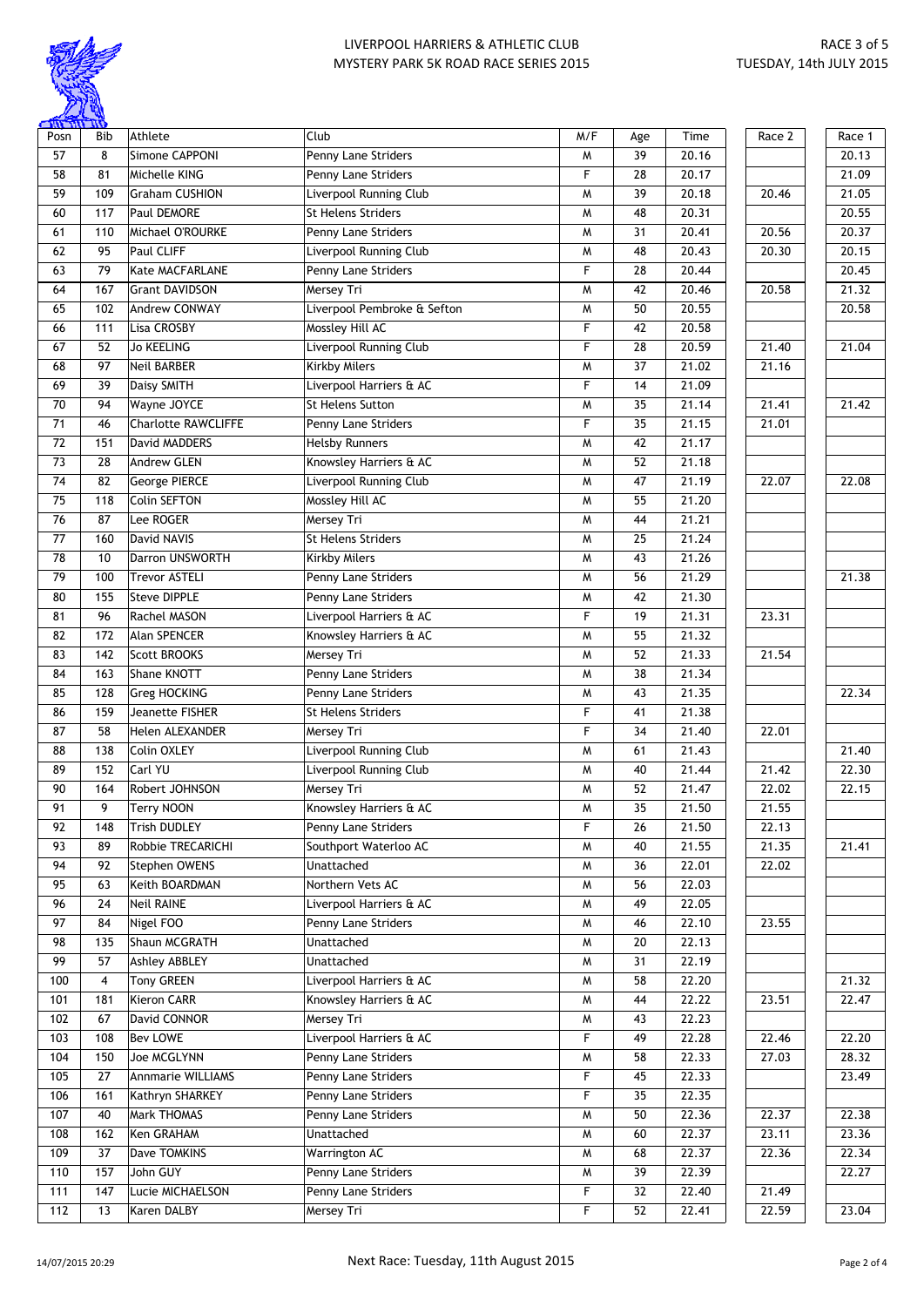

| <b>CHIT THE CITY</b> |                 |                         |                         |     |                 |                   |        |        |
|----------------------|-----------------|-------------------------|-------------------------|-----|-----------------|-------------------|--------|--------|
| Posn                 | Bib             | Athlete                 | Club                    | M/F | Age             | Time              | Race 2 | Race 1 |
| 113                  | 101             | David LIMBRICK          | Unattached              | M   | 52              | 22.48             | 23.12  | 22.52  |
| 114                  | 85              | Paul MCGREGOR           | Penny Lane Striders     | M   | 52              | 22.58             |        |        |
| 115                  | 93              | Paul DOYLE              | Penny Lane Striders     | M   | 52              | 23.00             | 22.28  | 22.48  |
| 116                  | 103             | Keith BOYLE             | Penny Lane Striders     | M   | 43              | 23.12             | 24.51  |        |
| 117                  | 74              | Tony WOODS              | Penny Lane Striders     | M   | 44              | 23.16             | 23.54  | 25.40  |
| 118                  | 75              | David ROWE              | Liverpool Harriers & AC | M   | 53              | 23.22             |        | 23.32  |
| 119                  | 121             | Dawn ATHERTON           | Knowsley Harriers & AC  | M   | 28              | 23.22             |        | 23.31  |
| 120                  | 47              | <b>Geoff BEATTIE</b>    | Sale Harriers           | M   | 62              | 23.28             |        |        |
| 121                  | 18              | <b>Jade MORGAN</b>      | Liverpool Harriers & AC | F   | 13              | 23.30             |        | 23.51  |
| 122                  | 23              | Anna LEA-WILSON         | Liverpool Harriers & AC | F   | 14              | 23.33             |        | 24.14  |
| 123                  | 48              | Marie MOTLEY            | Penny Lane Striders     | F   | 51              | 23.45             |        | 24.07  |
| 124                  | 61              | Michael EDWARDS         | Penny Lane Striders     | M   | 56              | 23.46             |        |        |
| 125                  | 64              | <b>Billy HARGREAVES</b> | Southport Waterloo AC   | M   | 68              | 23.52             | 24.15  | 24.42  |
| 126                  | 42              | <b>James STANSFIELD</b> | Penny Lane Striders     | M   | 25              | 23.53             | 24.05  | 24.59  |
| 127                  | 104             | Helen OSBORNE           | Penny Lane Striders     | F   | 26              | 23.54             | 24.34  | 23.54  |
| 128                  | 171             | Andrew JAMES-WYLLIN     | Unattached              | M   | 19              | 24.06             |        |        |
| 129                  | 174             | Louise WALLER           | Unattached              | F   | 33              | 24.10             |        | 24.38  |
| 130                  | 106             |                         |                         | F   | 27              | 24.11             | 24.15  |        |
|                      |                 | Holly JOHNSTON          | Penny Lane Striders     |     |                 |                   |        |        |
| 131                  | 29              | Colin O'BRIEN           | Penny Lane Striders     | M   | 42              | 24.14             |        | 22.54  |
| 132                  | 12              | Daniel COPE             | <b>Kirkby Milers</b>    | M   | 13              | 24.20             |        |        |
| 133                  | 20              | <b>James WARBURTON</b>  | <b>Kirkby Milers</b>    | M   | 30              | 24.22             |        |        |
| 134                  | 129             | Neil BRAITHWAITE        | Penny Lane Striders     | M   | 36              | 24.25             | 26.47  |        |
| 135                  | 53              | Carla HOUGHTON          | <b>Kirkby Milers</b>    | F   | 29              | 24.30             |        |        |
| 136                  | 51              | <b>Vicky UNSWORTH</b>   | Liverpool Harriers & AC | F   | 32              | 24.30             |        |        |
| 137                  | $\overline{73}$ | Anna WATKIN             | Penny Lane Striders     | F   | 33              | 24.30             | 23.35  | 23.20  |
| 138                  | 170             | Andrew WYLLIE           | Unattached              | M   | 57              | 24.38             |        |        |
| 139                  | 177             | Fidelma HAWES           | Mossley Hill AC         | F   | ??              | $\frac{1}{24.59}$ | 25.32  | 24.55  |
| 140                  | 45              | <b>Jessica GARRIGAN</b> | Liverpool Running Club  | F   | 35              | 25.04             |        | 24.58  |
| 141                  | 41              | Tony HORSFALL           | Unattached              | M   | 39              | 25.08             |        |        |
| 142                  | 137             | Mike WELSBY             | Penny Lane Striders     | W   | 50              | 25.09             |        |        |
| 143                  | 43              | Amena MADDEN            | Liverpool Running Club  | F   | 43              | 25.10             |        | 25.39  |
| 144                  | 62              | <b>Tommy GATES</b>      | Penny Lane Striders     | M   | 55              | 25.14             | 28.51  |        |
| 145                  | 105             | Jennifer O'SULLIVAN     | <b>Kirkby Milers</b>    | F   | 28              | 25.23             |        |        |
| 146                  | 54              | Eamonn BRADY            | Penny Lane Striders     | W   | 47              | 25.31             | 21.17  |        |
| 147                  | $\overline{71}$ | Jo BRUCHEZ-CORBETT      | Penny Lane Striders     | F   | $\overline{37}$ | 25.32             |        |        |
| 148                  | 119             | Jon WINDLE              | Penny Lane Striders     | W   | 42              | 25.35             |        | 25.04  |
| 149                  | 90              | Jane NICHOLSON          | Penny Lane Striders     | F   | 51              | 25.41             | 25.10  | 25.12  |
| 150                  | 158             | <b>Lesley WARD</b>      | Penny Lane Striders     | F   | 48              | 25.48             |        |        |
| 151                  | 169             | Michael SHARKEY         | Penny Lane Striders     | M   | 67              | 25.49             | 25.29  |        |
| 152                  | 98              | <b>Mark SPITTLE</b>     | Liverpool Running Club  | M   | 26              | 25.50             | 25.51  | 26.23  |
| 153                  | 7               | David CUMMINGS          | Leigh H & AC            | M   | 69              | 25.55             |        |        |
| 154                  | 65              | Ron BOWCOCK             | Penny Lane Striders     | M   | 48              | 25.56             |        |        |
|                      |                 |                         |                         | F   |                 |                   |        |        |
| 155                  | 154             | Emer BREEN              | Penny Lane Striders     |     | 29              | 25.57             | 28.01  |        |
| 156                  | 125             | Rebecca VARNOWE         | Penny Lane Striders     | F   | 33              | 26.01             |        | 26.43  |
| 157                  | 22              | <b>Claire MEADOWS</b>   | Penny Lane Striders     | F   | 46              | 26.02             | 27.04  | 26.47  |
| 158                  | 26              | Christine GRANT         | Unattached              | F   | 49              | 26.04             | 25.54  | 26.12  |
| 159                  | 149             | Andrea CLARK            | Penny Lane Striders     | F   | 29              | 26.04             |        |        |
| 160                  | 99              | <b>Helen VARNEY</b>     | Liverpool Running Club  | F   | 29              | 26.05             |        | 27.45  |
| 161                  | 59              | lan BURQUEST            | Unattached              | M   | 36              | 26.08             |        |        |
| 162                  | 133             | Louise WATSON           | Penny Lane Striders     | F   | 35              | 26.15             |        | 22.36  |
| 163                  | 143             | Victoria RAJ            | Penny Lane Striders     | F   | 31              | 26.15             |        |        |
| 164                  | 145             | Eunice NOPANDO          | Penny Lane Striders     | F   | 51              | 26.17             |        | 26.29  |
| 165                  | 83              | Christopher SULLIVAN    | <b>Kirkby Milers</b>    | M   | 42              | 26.20             |        |        |
| 166                  | 55              | Jenny HOUGHTON          | <b>Kirkby Milers</b>    | F   | 31              | 26.52             |        |        |
| 167                  | 11              | Paul COPE               | <b>Kirkby Milers</b>    | M   | 37              | 26.52             |        |        |
| 168                  | 140             | Gloria HORNBY           | Unattached              | F   | 23              | 27.16             |        | 29.42  |